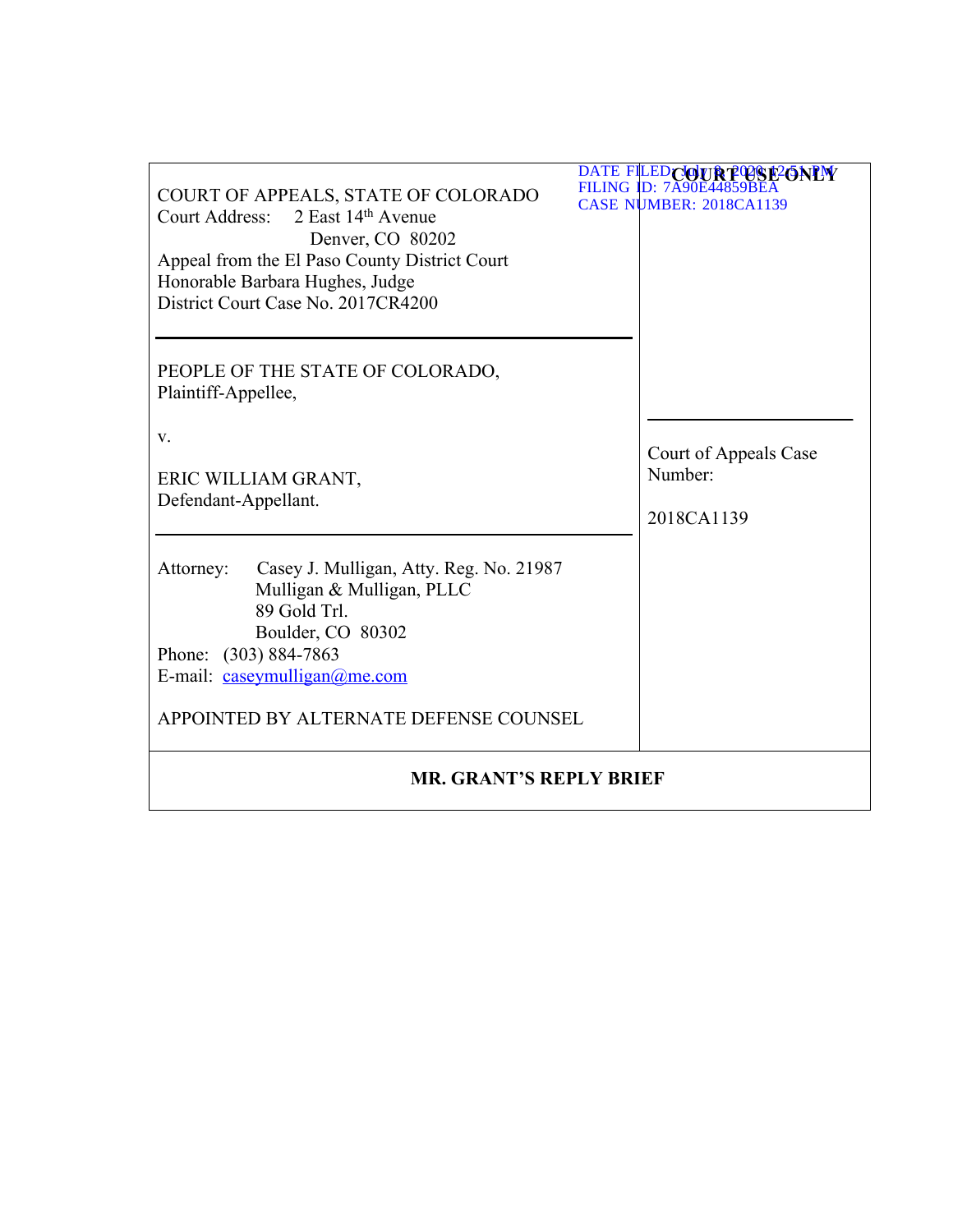| COURT OF APPEALS, STATE OF COLORADO<br>Court Address: 2 East 14th Avenue<br>Denver, CO 80202<br>El Paso County District Court<br>Honorable Barbara Hughes, Judge<br>District Court Case No. 17CR4200                      | <b>COURT USE ONLY</b>                        |
|---------------------------------------------------------------------------------------------------------------------------------------------------------------------------------------------------------------------------|----------------------------------------------|
| PEOPLE OF THE STATE OF COLORADO,<br>Plaintiff-Appellee,<br>V.<br>ERIC WILLIAM GRANT,<br>Defendant-Appellant.                                                                                                              | Court of Appeals Case<br>Number:<br>18CA1139 |
| Casey J. Mulligan, Atty. Reg. No. 21987<br>Attorney:<br>Mulligan & Mulligan, PLLC<br>89 Gold Trl.<br>Boulder, CO 80302<br>Phone: (303) 884-7863<br>E-mail: caseymulligan@me.com<br>APPOINTED BY ALTERNATE DEFENSE COUNSEL |                                              |
| <b>CERTIFICATE OF COMPLIANCE</b>                                                                                                                                                                                          |                                              |

I hereby certify that this brief complies with all requirements of C.A.R. 28 and C.A.R. 32, including all formatting requirements set forth in these rules. The brief contains 3,305 words. I acknowledge that my brief may be stricken if it fails to comply with any of the requirements of C.A.R. 28 and C.A.R. 32.

 $\frac{1}{2}$  of  $\frac{1}{2}$   $\frac{1}{2}$ 

Casey y. Mulligan Attorney at Law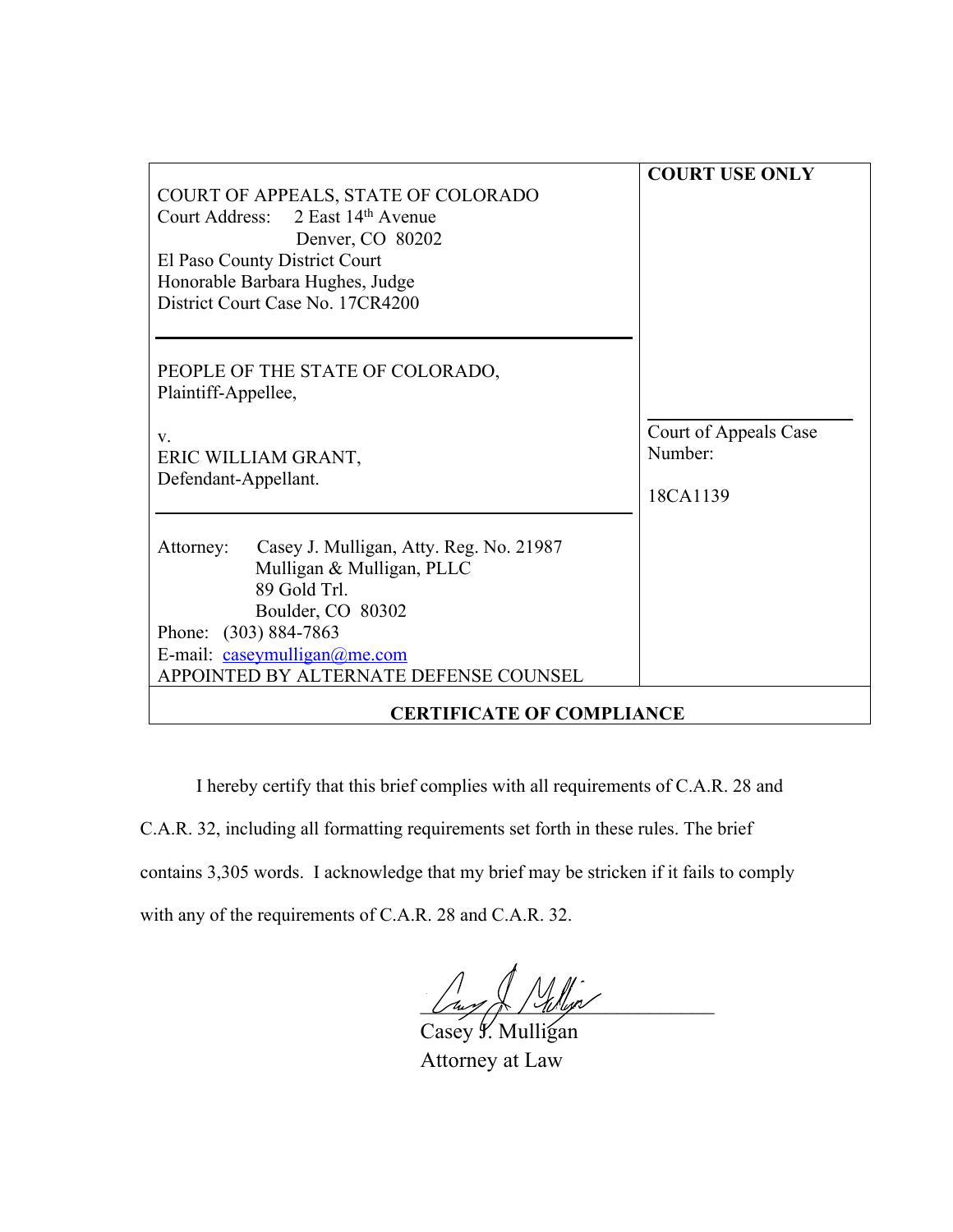# **TABLE OF CONTENTS**

| $\mathbf{I}$ . | The trial court abused its discretion, and reversibly erred,<br>when it declined to exclude inculpatory statements Mr. Grant<br>allegedly made to the police many months before trial—but<br>which the prosecution didn't disclose to the defense until the<br>seventh day of trial—as a sanction for the discovery violation1 |
|----------------|--------------------------------------------------------------------------------------------------------------------------------------------------------------------------------------------------------------------------------------------------------------------------------------------------------------------------------|
|                |                                                                                                                                                                                                                                                                                                                                |
|                | B. The court's sanction didn't cure the prejudice to Mr. Grant4                                                                                                                                                                                                                                                                |
| II.            | The trial court abused its discretion when it allowed a<br>detective to give opinion testimony that Mr. Grant was<br>the bearded robber appearing in the surveillance video                                                                                                                                                    |
|                |                                                                                                                                                                                                                                                                                                                                |
|                |                                                                                                                                                                                                                                                                                                                                |
|                | 1. The court erred by admitting Aulino's testimony<br>2. Aulino's testimony was expert opinion in the guise                                                                                                                                                                                                                    |
| Ш.             | The trial court abused its discretion when it admitted other<br>acts evidence of a different robbery after the prosecution<br>had failed to prove by a preponderance of the evidence<br>that it was Mr. Grant who had committed the other robbery11                                                                            |
|                |                                                                                                                                                                                                                                                                                                                                |
|                |                                                                                                                                                                                                                                                                                                                                |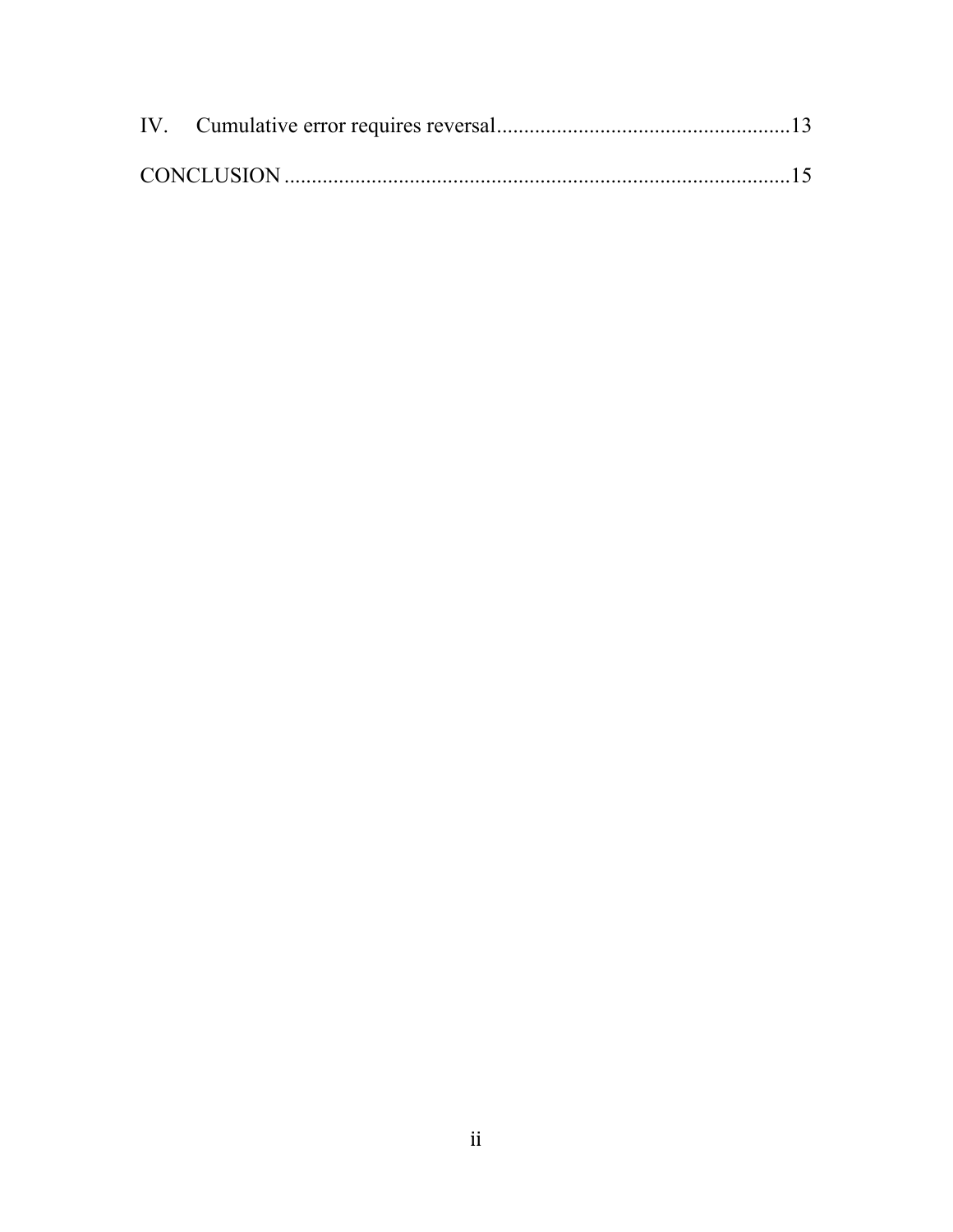# **TABLE OF AUTHORITIES**

## **Cases**

| Oaks v. People, 150 Colo. 64, 371 P.2d 443 (1962) 14, 15 |  |
|----------------------------------------------------------|--|
|                                                          |  |
|                                                          |  |
|                                                          |  |
|                                                          |  |
|                                                          |  |
|                                                          |  |
|                                                          |  |
|                                                          |  |
|                                                          |  |
|                                                          |  |
|                                                          |  |
|                                                          |  |
|                                                          |  |
|                                                          |  |
|                                                          |  |
|                                                          |  |
|                                                          |  |
|                                                          |  |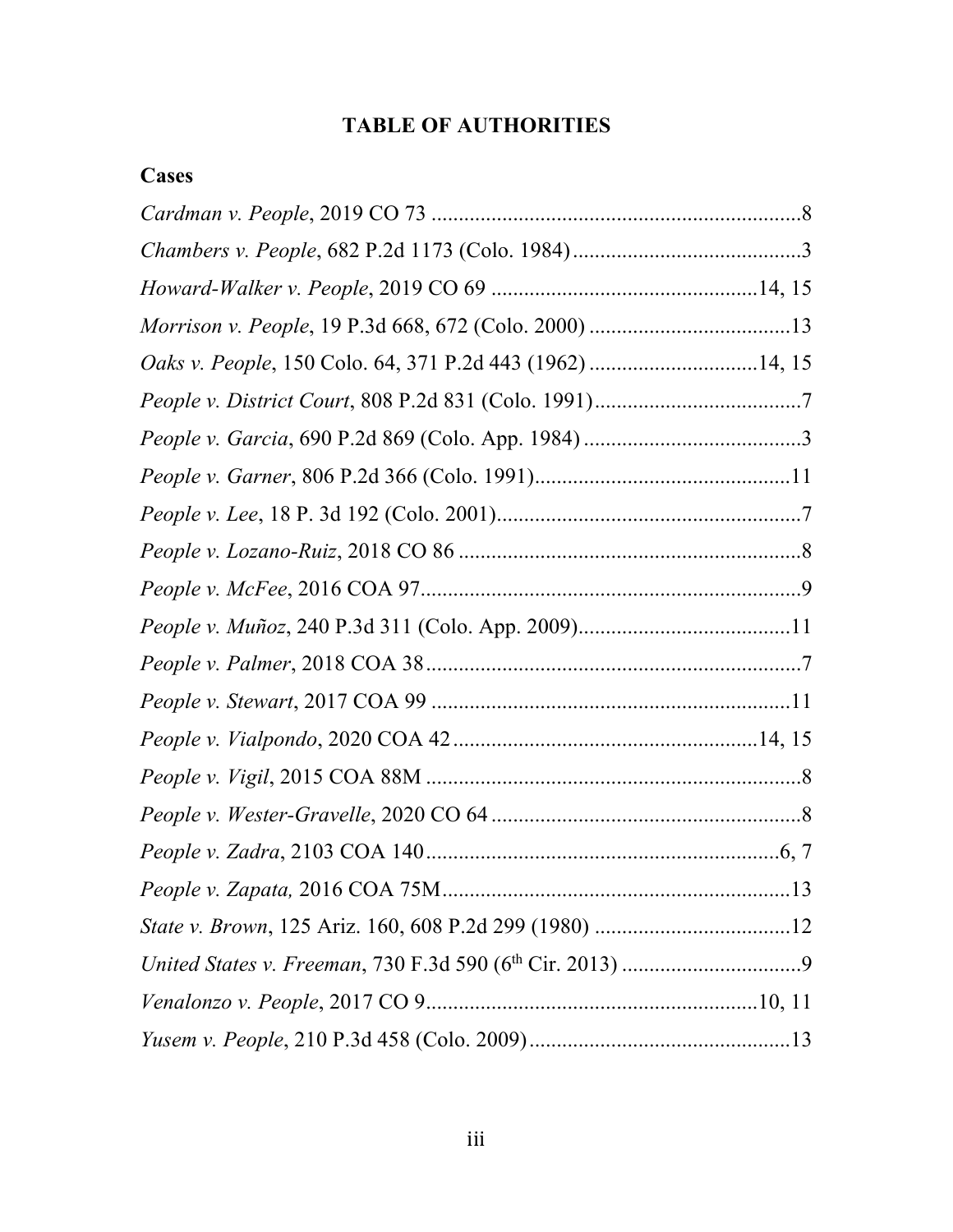# Rules

| <b>Constitutional Provisions</b> |  |
|----------------------------------|--|
|                                  |  |
|                                  |  |
|                                  |  |
|                                  |  |
|                                  |  |
|                                  |  |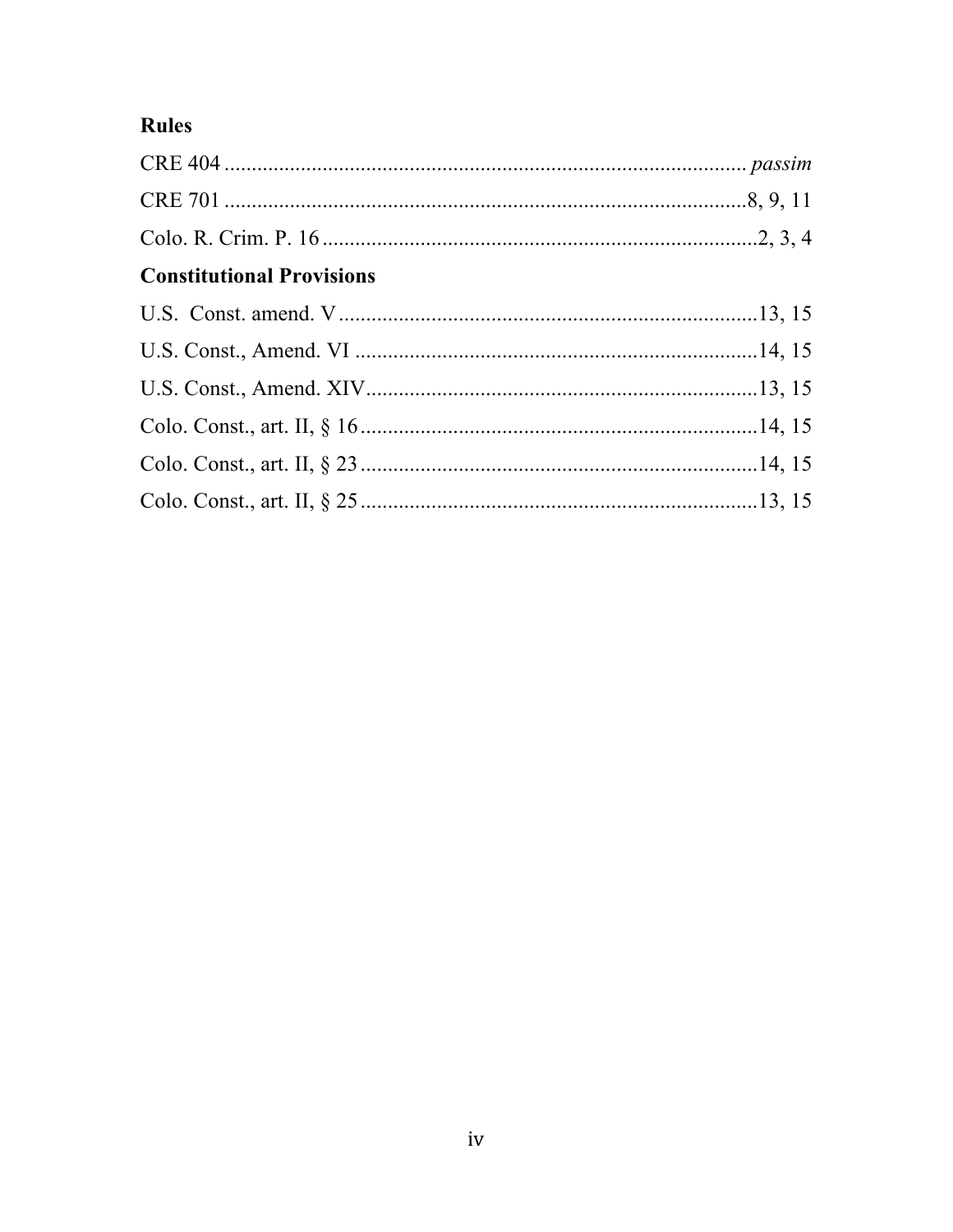In addition to the arguments and authorities in the Opening Brief, Mr. Grant now replies to the State's Answer Brief ("AB").

### **Statement of the Case and Facts**

#### **Argument**

**I. The trial court abused its discretion, and reversibly erred, when it declined to exclude inculpatory statements Mr. Grant allegedly made to the police many months before trial—but which the prosecution didn't disclose to the defense until the seventh day of trial—as a sanction for the discovery violation.**

On October 9, 2017, Eric Grant was arrested in Philadelphia on a warrant

from El Paso County, Colorado, issued in connection with this case. The jury trial

began on May 30, 2018. On the seventh day of trial, the prosecution disclosed that

it had just received a report from Philadelphia detectives who assisted in Grant's

arrest. The report, dated nearly *nine months before trial*, stated that Grant told the

Philadelphia police:

I'm on the run from Colorado and you think I'm going to have identification? I want as little contact with you guys as possible and I definitely don't want you to know who I am.

EX L (trial),  $p \&$ .

#### *A. The prosecution committed a discovery violation.*

The State contends there was no discovery violation because the statement "was not within the possession or control of the Colorado Springs Police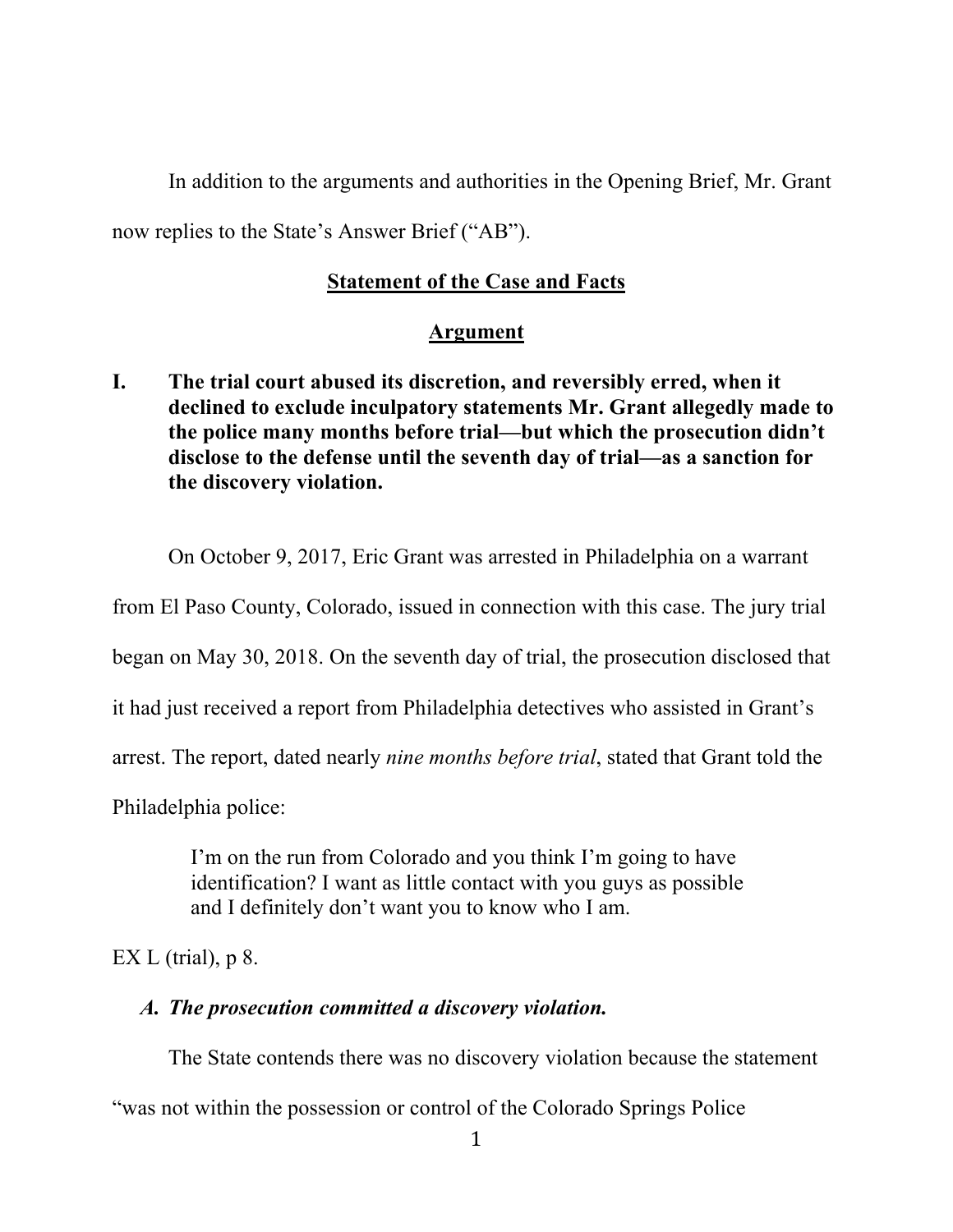Department or the prosecution." AB, p 16. At trial, the prosecution didn't contest the trial court's finding that a discovery violation occurred; thus, this argument is waived.

But, even if the prosecution hadn't waived this argument, the State's contention is wrong.

Crim. P.  $16(I)(a)(3)$  states:

The prosecuting attorney's obligations under this section (a) extend to material and information in the possession or control of members of his or her staff **and of any others who have participated in the investigation or evaluation of the case** and who either regularly report, or with reference to the particular case have reported, to his or her office. (emphasis added)

As the State concedes, Detective Pirrone of the Philadelphia Police Department "was responsible for providing the relevant arresting information to Detective Steve Aulino, who was in charge of collecting information from the Philadelphia Police Department." AB, pp 10-11. Aulino testified that he had several conversations with Philadelphia detectives after Mr. Grant's arrest. *Id.*, p 11. And, the Philadelphia Police Department arrested Mr. Grant on the outstanding homicide warrant from El Paso County. CF, p 334; EX K(trial), p 7. Thus, contrary to the State's argument, the Philadelphia police both participated in the investigation of the case *and* reported to the prosecution on this case. Rule 16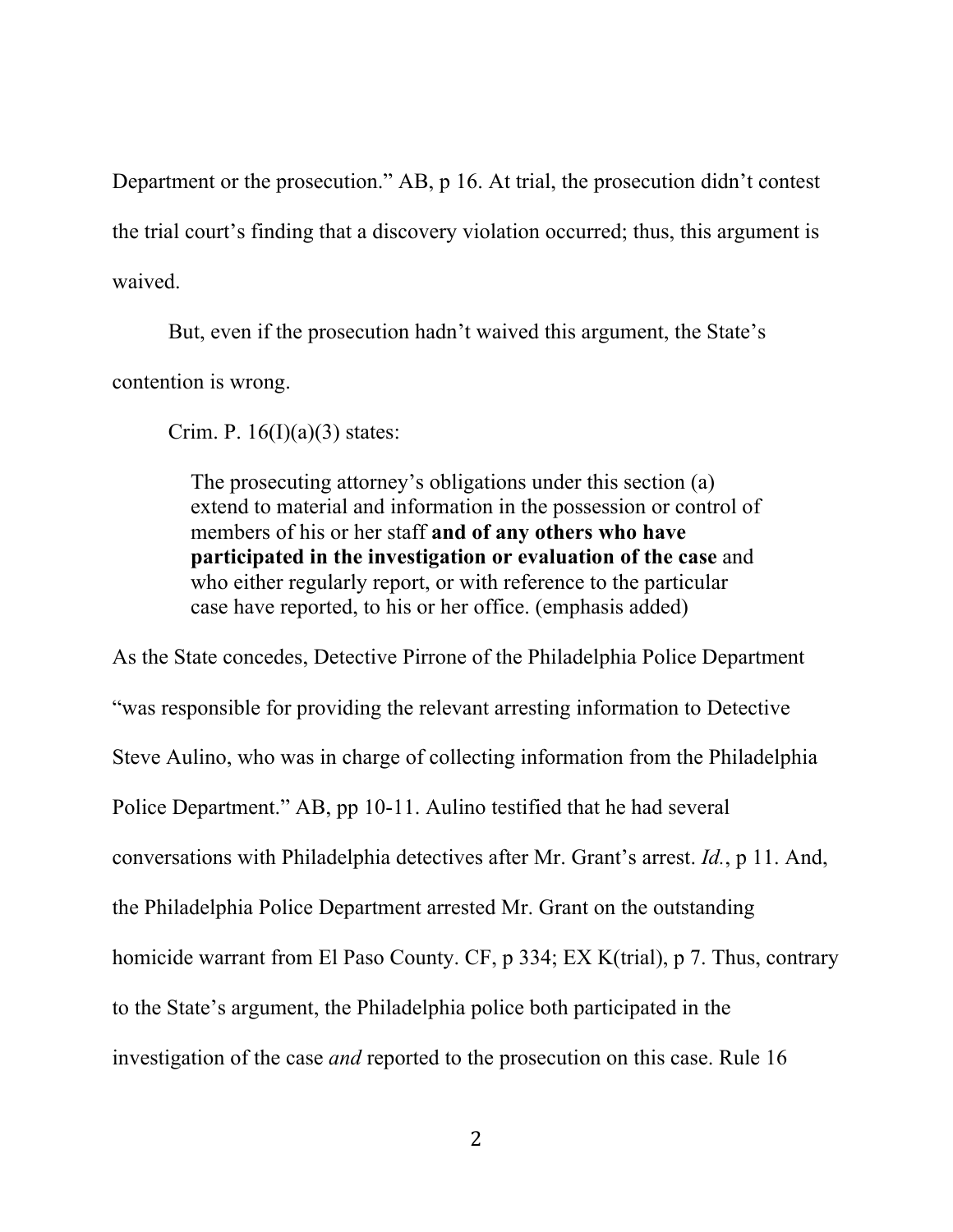required the prosecution to timely disclose the alleged statement; and its failure to do so violated Rule 16.

The State relies on *People v. Garcia*, 690 P.2d 869, 874 (Colo. App. 1984; opinion issued March 22, 1984), to support its argument. That reliance is misplaced; two months **after** *Garcia*, the Colorado Supreme Court rejected the proposition:

> We do not mean to imply that the prosecutor's duty to disclose is limited to reports in the physical possession of the district attorney's office or the local law enforcement agency primarily responsible for the investigation of the case. Under Crim. P.  $16(I)(a)(4)$ , the prosecutor's duty of disclosure extends to material and information in the possession or control of all law enforcement agencies which "have participated in the investigation or evaluation of the case and [which] either regularly report, or with reference to the particular case have reported, to his office.

*Chambers v. People*, 682 P.2d 1173, 1180 n. 13 (Colo. 1984) (issued May 21,

1984). The prosecutor's disclosure obligation thus extended to material and information in the possession or control of the Philadelphia Police Department. The failure to timely disclose Grant's statement—which the Philadelphia Police had in their possession and control for nine months before trial—was a discovery violation.

The State asserts that the prosecution's earlier motion to continue the jury trial was "not based on its inability to obtain evidence from the Philadelphia police;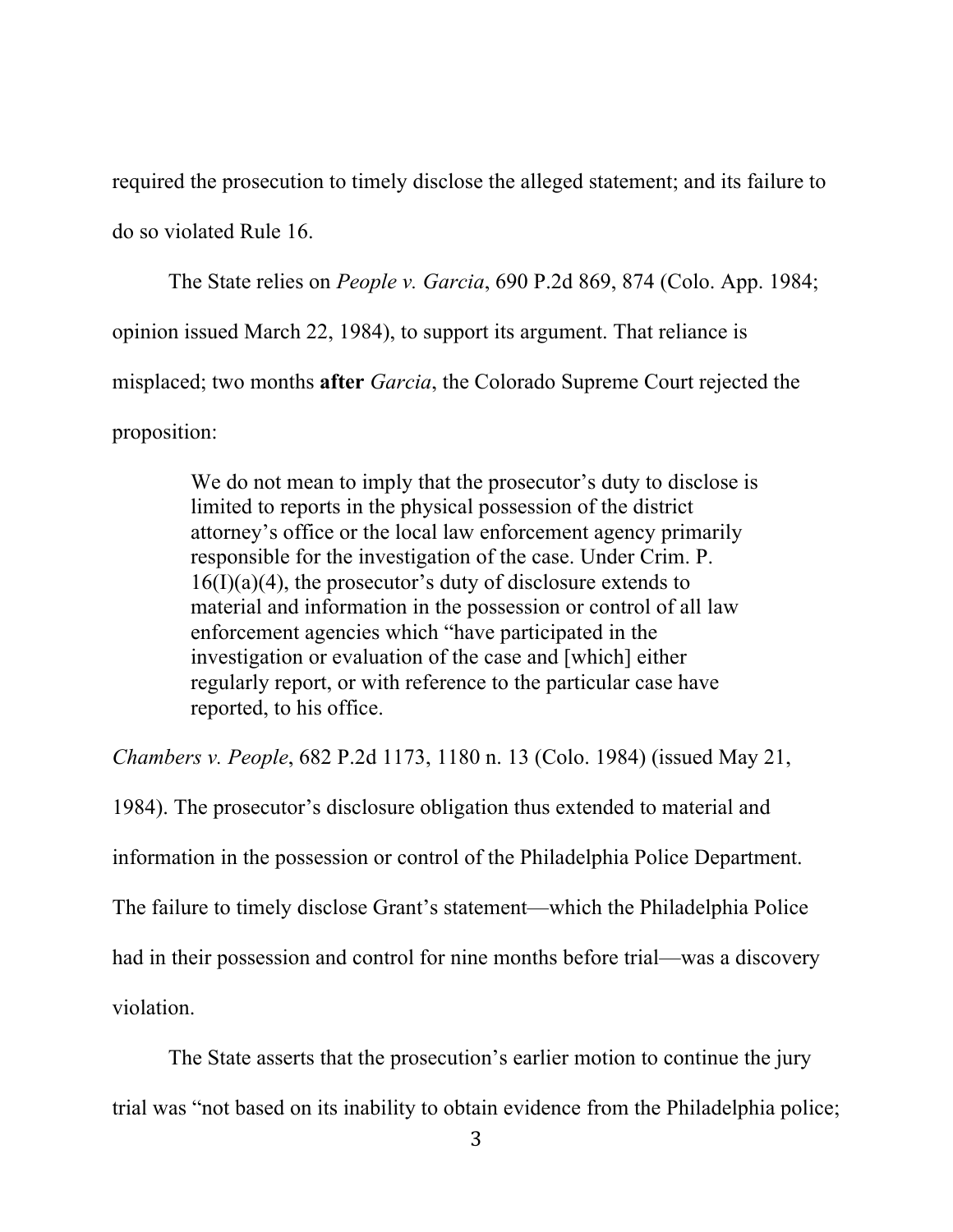rather, it was based on the fact that the [CSPD] had received the physical evidence from Philadelphia that same week…." (AB, p 16). But at the hearing on the government's motion to continue, the prosecutor stated:

> To let the Court know that regarding the evidence from Pennsylvania—from Philadelphia, Pennsylvania**, that evidence was requested as soon as the Defendant was arrested and brought back**. They have some weird thing in Philadelphia where they had to keep the evidence to do their own swabbing or what not. **Our lead detective has contacted them numerous times, trying to speed it up**. They—I guess they're so busy. I don't know what the deal is in Philadelphia, but it was finally received last week. Regarding—and that piece of evidence is a firearm that has potential biological matter on it, so it does need a DNA analysis on it.

TR 5/1/18, p 5:16-25; *see also* CF, p 322 (prosecution motion to continue, ¶ 2:

"The People have been attempting to get that evidence delivered to the [CSPD] for several months."). The State also contends that this delay only concerned physical evidence, and that the prosecution had no reason to believe the Philadelphia police were in possession of any statement yet to be disclosed. But, the prosecution's request to continue the trial due to the difficulty in obtaining discoverable material from the Philadelphia Police Department shows that the prosecution was aware of a problem in maintaining the flow of information required by Crim. P.  $16(I)(b)(4)$ .

#### *B. The court's sanction didn't cure the prejudice to Mr. Grant.*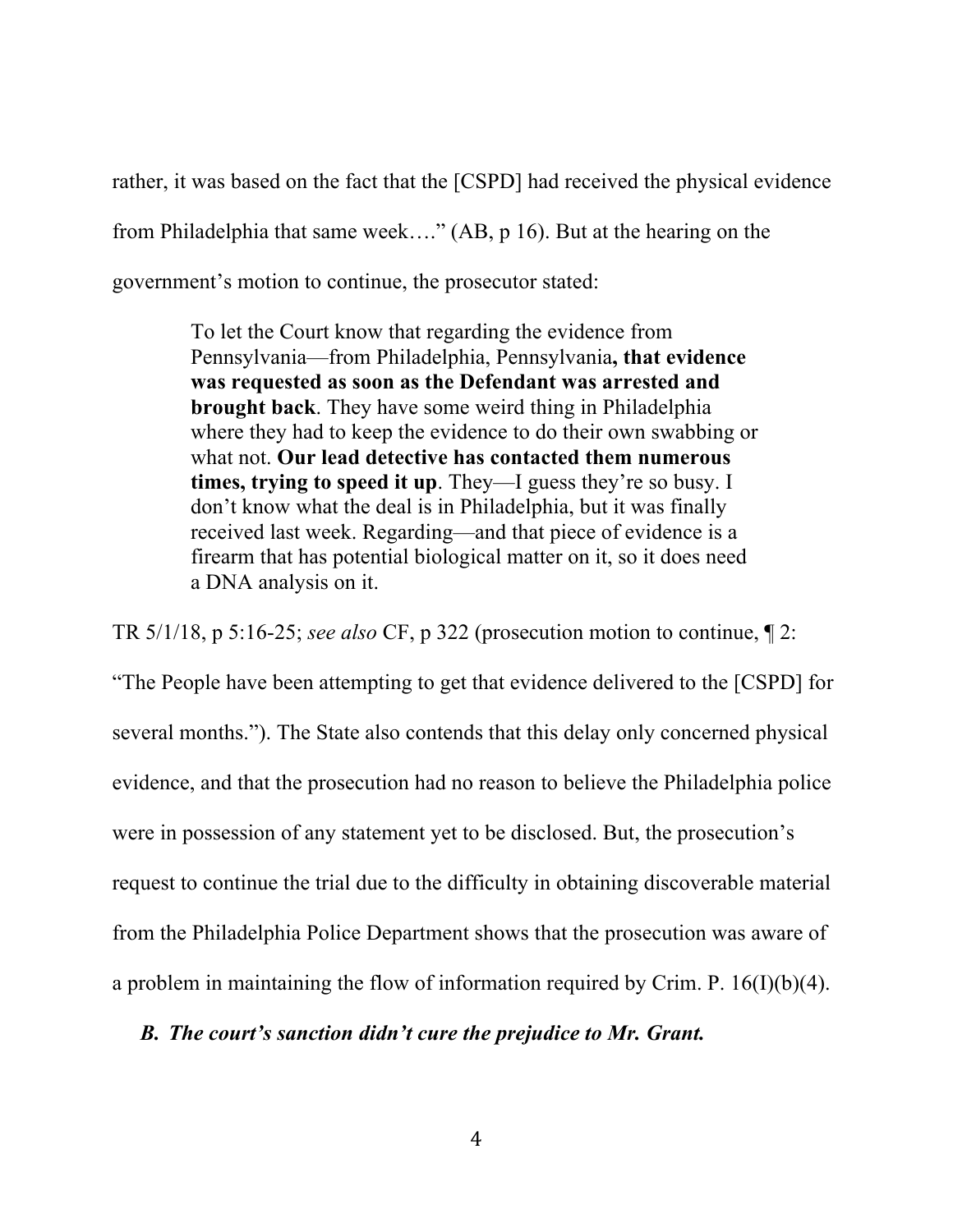The State argues that any prejudice resulting from the discovery violation was sufficiently cured by the court holding a suppression hearing. In support, the State contends that trial counsel **only** argued that the late discovery was prejudicial for two reasons: because of counsel's reference in opening argument to the absence of any admission of guilt to the police; and because there had been no opportunity to move to suppress the statement. AB, p 19. But, defense counsel also argued that the prejudice resulted from the defense's entire theory, trial strategy, and presentation being premised on there being no statements by Grant to the police. TR 6/7/18, p 127:5-10. And as trial counsel noted:

> Statements by the Defendant are the cornerstone or lack of statements are the cornerstone of any case. Defendant's statements are—are a huge issue in any criminal trial.

TR 6/7/18, p 127:21-24.

Because it impacted the Mr. Grant's entire trial preparation, theory of defense, trial strategy, and presentation, the late disclosure near the end of trial of this inculpatory statement was highly prejudicial. And the prejudice was compounded by the fact that defense counsel told the jurors in opening statement that they wouldn't hear any inculpatory statements by Mr. Grant to anyone besides Julian. The revelation to the jury of the statement on the second-to-last day of trial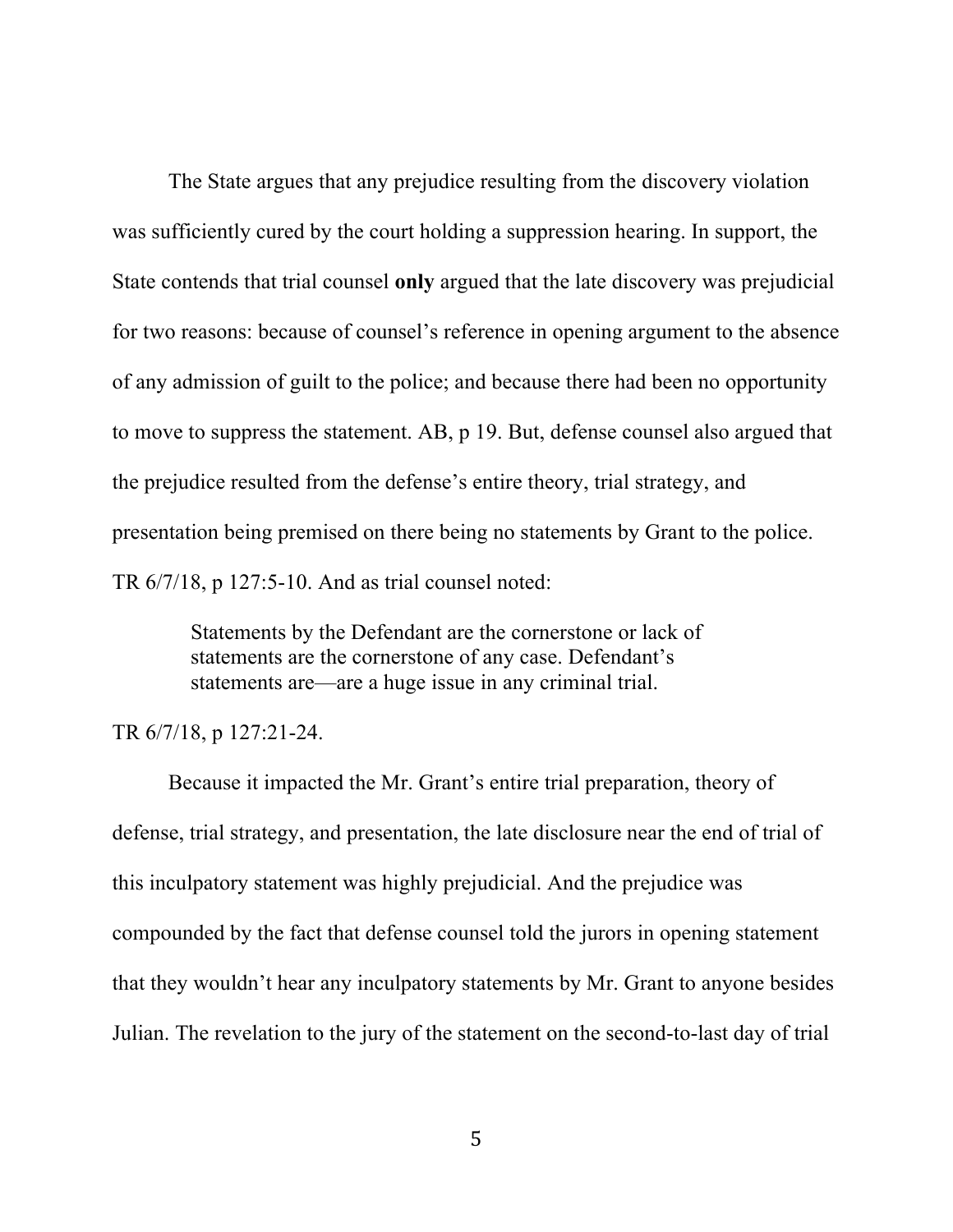directly contradicted defense counsel's opening statement, damaging defense counsel's credibility with the jury.

The State argues that, because the Philadelphia police officers involved "testified in detail regarding the circumstances surrounding [Grant's] arrest and booking," there was no prejudice to the defense from the inability to investigate whether there were any recordings of the alleged statement and, if not, why that was so. AB, p 21. This argument lacks merit. Competent defense counsel would've independently investigated, before trial, all circumstances surrounding such an important statement, rather than merely relying on the word of the police.

The State analogizes this case to *People v. Zadra*, 2103 COA 140. But *Zadra* is distinguishable: there, a division of this Court held that the trial court didn't abuse its discretion when it **failed to dismiss the case** as a sanction for the prosecution's untimely disclosure during trial of handwritten notes of the defendant. In *Zadra*, the trial court prohibited the prosecution from using the defendant's notes as an exhibit; the prosecution didn't use the defendant's notes; and the detective who testified concerning Zadra's actions testified on crossexamination that he didn't rely on the late-disclosed notes for his trial testimony. *Id.*,  $\P$  13. Here, in contrast, the trial court allowed the prosecution to admit Mr. Grant's statement; and the prosecution relied on the statement in rebuttal closing.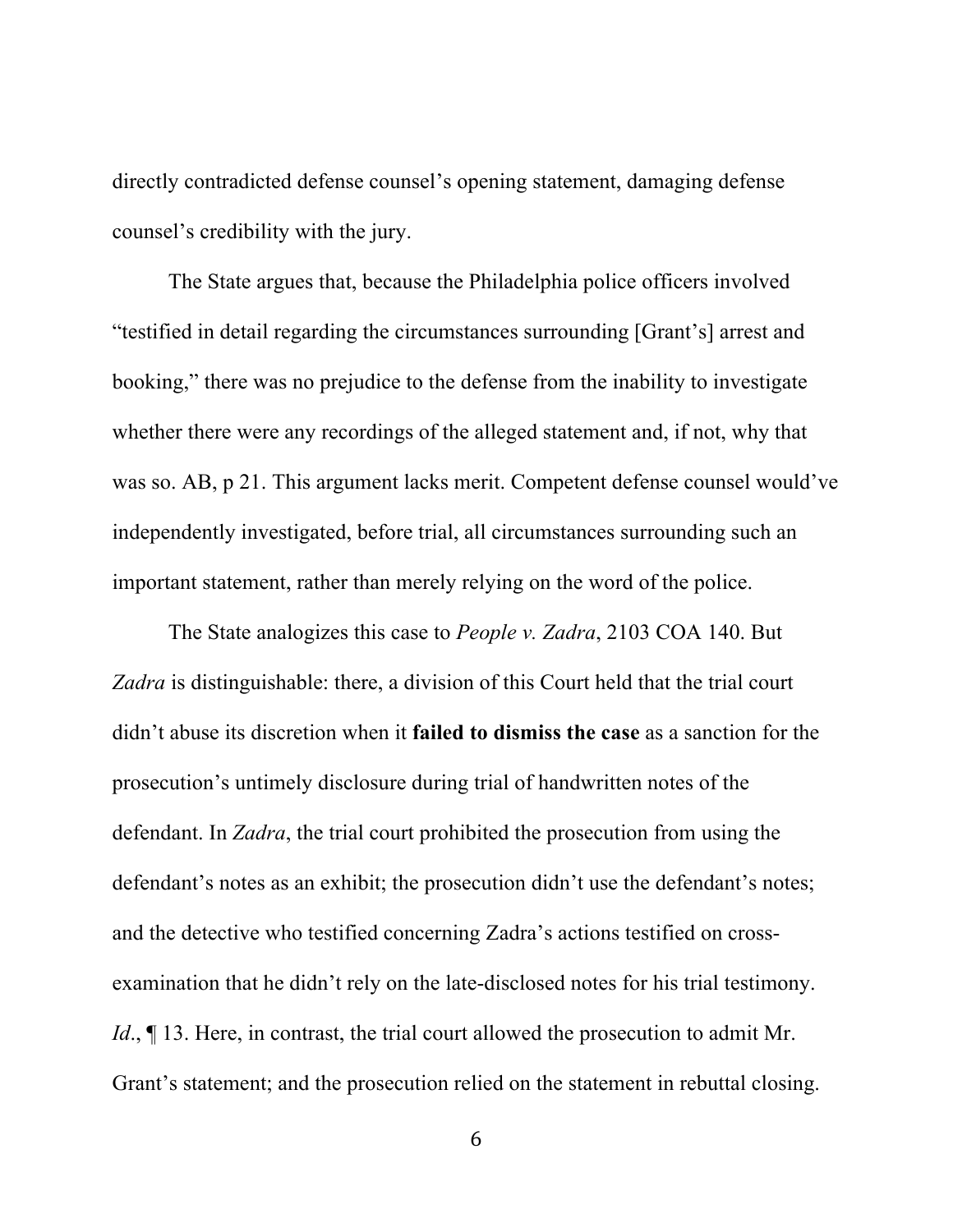The prejudice to Mr. Grant far exceeded any speculative prejudice to the defendant in *Zadra*.

Considering the timing of the disclosure; the impact on every aspect of the defense preparation of the case; the defense's reliance in opening statement and for the first six days of trial on the absence of such a statement; and the prosecution's use of the statement during trial, the prejudice to Mr. Grant's due process right to a fair trial was substantial. The trial court's allowance of an in-trial suppression hearing did nothing to cure the prejudice. Thus, the trial court abused its discretion by rejecting the requested sanction of exclusion; the error resulted in prejudice to Mr. Grant; and this Court should reverse. *People v. Palmer*, 2018 COA 38, ¶ 25; *People v. District Court,* 808 P.2d 831, 837 (Colo. 1991)("In fashioning a sanction … a court must strive to restore as nearly as possible the level playing field that existed before the discovery violation."); *see also People v. Lee*, 18 P.3d 192 (Colo. 2001).

- **II. The trial court abused its discretion when it allowed a detective to give opinion testimony that Mr. Grant was the bearded robber appearing in the surveillance video from the crime scene.**
- *A. Preservation and Standard of Review*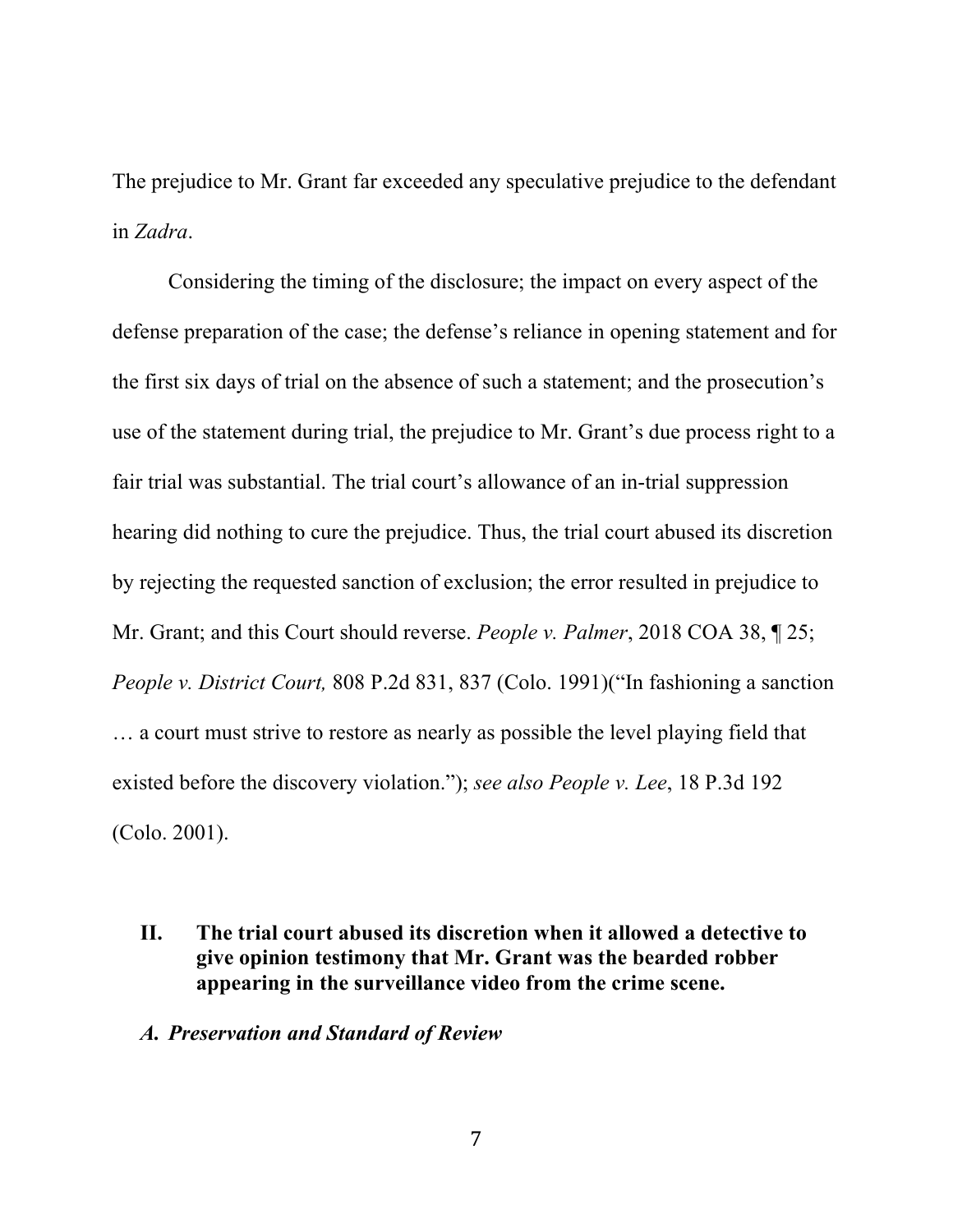An error is plain "if it is obvious and substantial and so undermines the fundamental fairness of the trial as to cast serious doubt on the reliability of the judgment of conviction." *People v. Wester-Gravelle*, 2020 CO 64, ¶ 28. An error is obvious when it contravenes a clear statutory command, a well-settled legal principle, or Colorado case law. *Id*. An error so undermines the fundamental fairness of the trial as to cast serious doubt on the reliability of the conviction when "a **reasonable possibility** exists that [any error] … contributed to [the] conviction." *Cardman v. People*, 2019 CO 73, ¶ 39, *quoting People v. Lozano-Ruiz*, 2018 CO 86, ¶ 5 (emphasis added).

#### *B. Argument*

#### 1. *The court erred by admitting Aulino's testimony under CRE 701*

The State claims that the jurors didn't have the face-to-face contact with Mr. Grant that Detective Aulino did. AB, p 29. But this is not so: the jury saw Grant directly for nine days, for several hours each day, sitting at the defense table between his lawyers. This was more extensive, face-to-face contact than Aulino's brief encounter with Grant after his arrest and return to Colorado.

The State analogizes this case to *People v. Vigil*, 2015 COA 88M, in which a division held that the trial court didn't err in admitting a police officer's testimony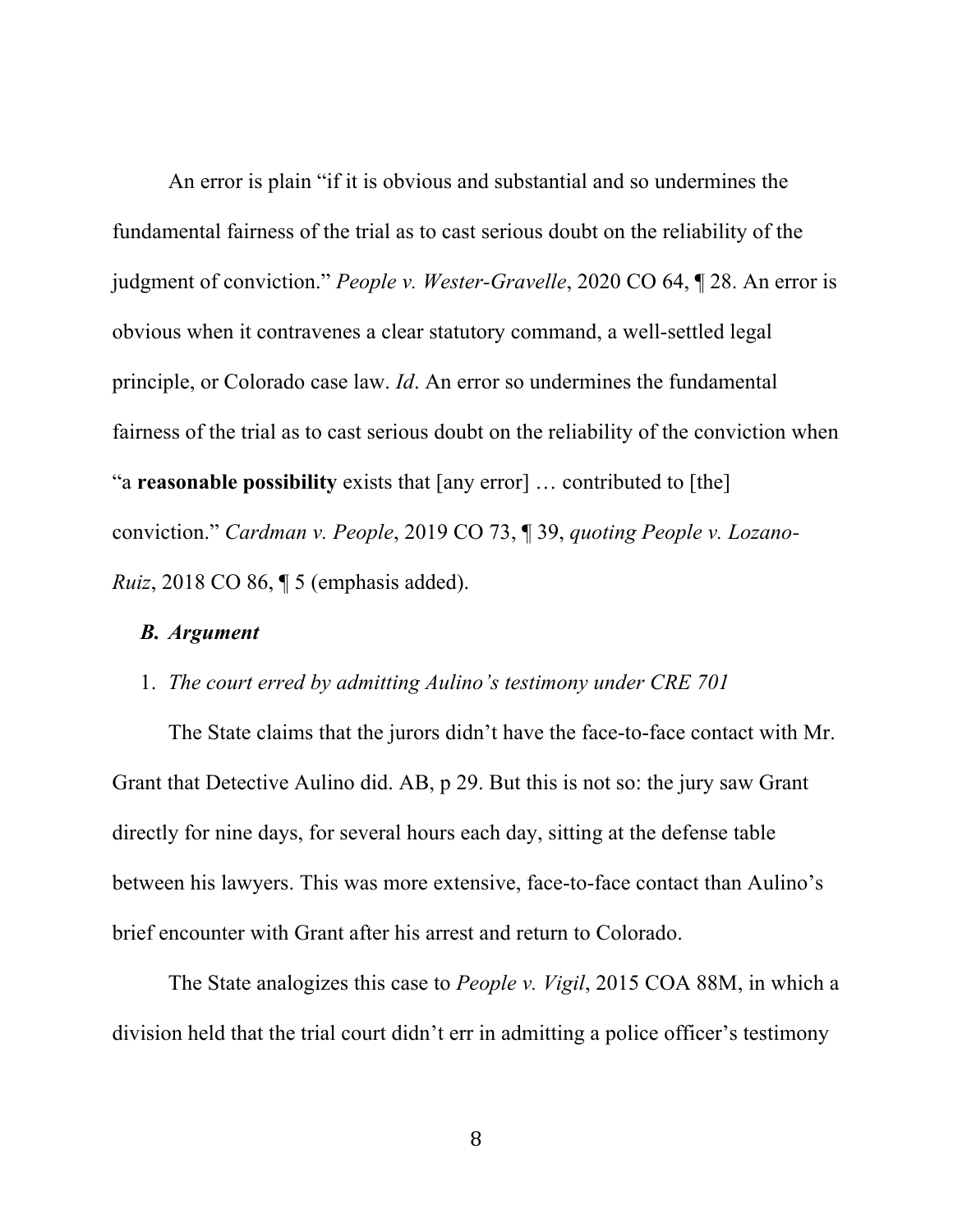comparing shoeprints to a defendant's shoes under CRE 701. But, as a division of this Court noted:

> Lay opinion testimony is permitted under Rule 701 because 'it has the effect of describing something that the jurors could not otherwise experience for themselves by drawing on the witness's sensory and experiential observations that were made as a firsthand witness to a particular event.'

*People v. McFee*, 2016 COA 97, ¶ 76 (*quoting United States v. Freeman*, 730 F.3d 590, 595 ( $6<sup>th</sup>$  Cir. 2013)). Here, Aulino wasn't a firsthand witness to the event; and the jury could experience the surveillance video themselves. Thus, the jury was in precisely the same position as the detective to see the suspect in the video. As in *McFee*, "[the detective's] opinion could not have been helpful to the jury because it was based on exactly the same information the jury had;" in this instance, the surveillance video.

But, argues the State, the fact that the suspect in the surveillance video "took care and effort to disguise himself [by wearing a hat, sunglasses, and gloves] … made it more difficult for the jury to correctly identify him." AB, p 31. The State doesn't explain why this fact wouldn't also have made it more difficult for Detective Aulino to identify the suspect; it would have—unless Aulino had some special skill or training. But if that is the case, Aulino's testimony was expert opinion.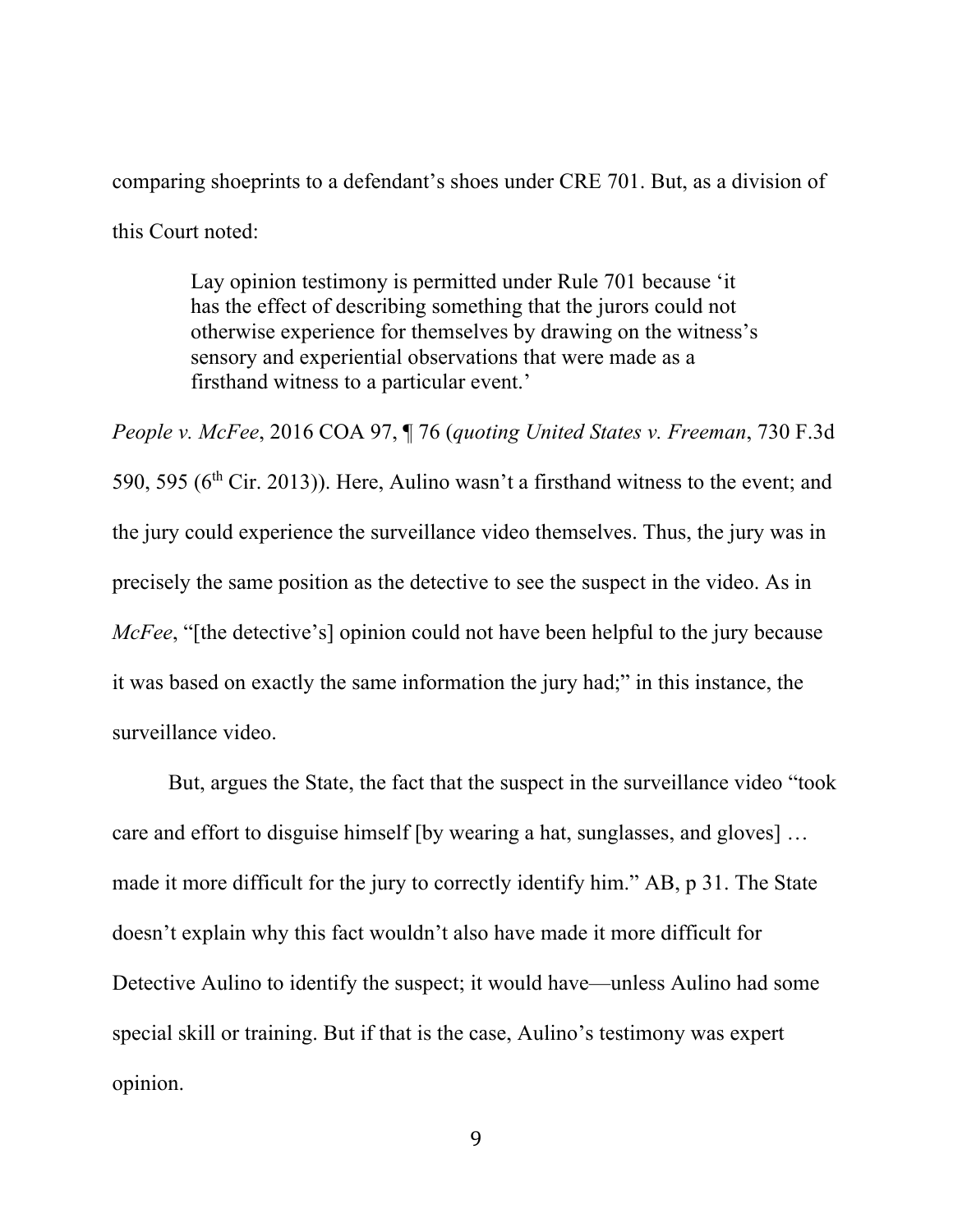#### *2. Aulino's testimony was expert opinion in the guise of lay opinion.*

The State claims that Aulino "did not base his opinion that Defendant was one of the two robbers seen in the surveillance video on any specialized knowledge or training." AB, pp 31-32. But Aulino's opinion testimony must be viewed in the context of his earlier testimony that it was part of his "police training" to detect similarities between photographs of individuals and people's faces. TR 6/4/18, p 94:17-25. *See Venalonzo v. People*, 2019 CO 9, ¶ 11 ("[I]t is the nature of the experiences that could form the opinion's basis that determines whether the testimony is lay or expert opinion."). None of the jurors would have had special "police training" in finding similarities between photographs of individuals and people's faces. Aulino's testimony was expert opinion in the guise of lay opinion.

Finally, the State contends that Aulino's testimony was cumulative to that of others who testified that Mr. Grant appeared to be one of the robbers in the video. But, Aulino was the only witness who testified to having some kind of training in facial comparison and recognition. Because Aulino's testimony was expert opinion in the guise of lay opinion, the jury likely gave this testimony extra weight, particularly since Aulino is a police detective. This improperly admitted opinion evidence was especially harmful because it went directly to the central issue in the case: whether the bearded suspect in the surveillance video was Eric Grant.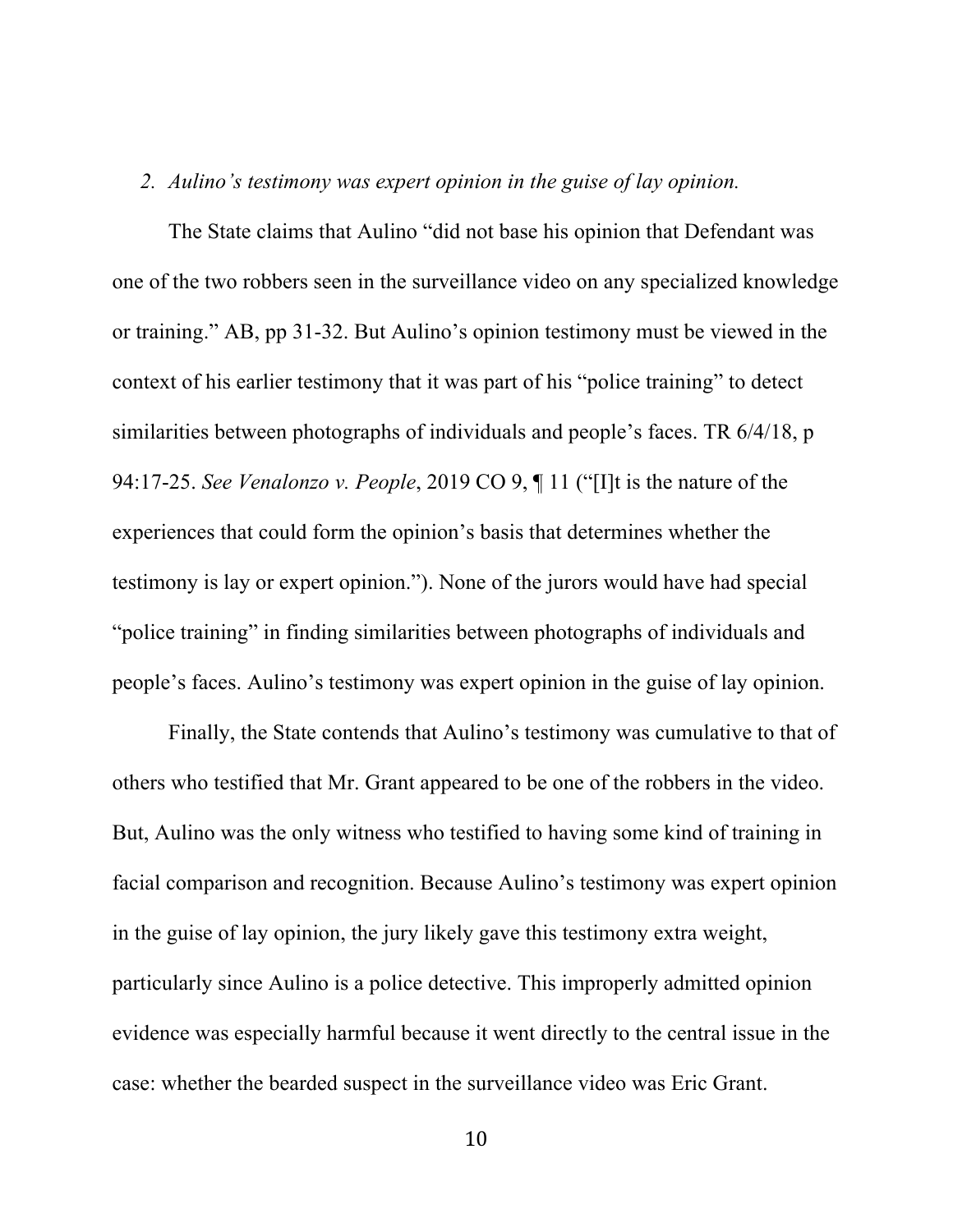Aulino's opinion testimony that Mr. Grant was the bearded robber in the surveillance video was unhelpful to the jury; thus, it was error to admit the testimony under CRE 701. And because Aulino—who hadn't been endorsed or qualified as an expert—had testified to receiving police training in this area, it was expert opinion improperly admitted in the guise of lay opinion. The trial court thus abused its discretion when it admitted the testimony. This error is reversible under both the harmless and plain error standards. *Venalonzo, supra; People v. Ramos*, 2017 CO 6, ¶¶ 8, 9; *see also People v. Stewart,* 55 P.3d 107, 124 (Colo. 2002) (where officer's testimony is based in part on specialized knowledge or experience, the officer "must be properly qualified as an expert.").

**III. The trial court abused its discretion when it admitted other acts evidence of a different robbery after the prosecution had failed to prove by a preponderance of the evidence that it was Mr. Grant who had committed the other robbery.**

### *A. The trial court abused its discretion.*

Before admitting evidence of uncharged misconduct under CRE 404(b), a trial court must analyze the evidence under CRE 104(a) and admit it only if the court is satisfied by a preponderance of the evidence that (1) the CRE 404(b) acts occurred; and (2) the defendant committed the acts. *People v. Garner*, 806 P.2d 366, 373 (Colo. 1991); *People v. Munoz*, 240 P.3d 311, 319 (Colo. App. 2009).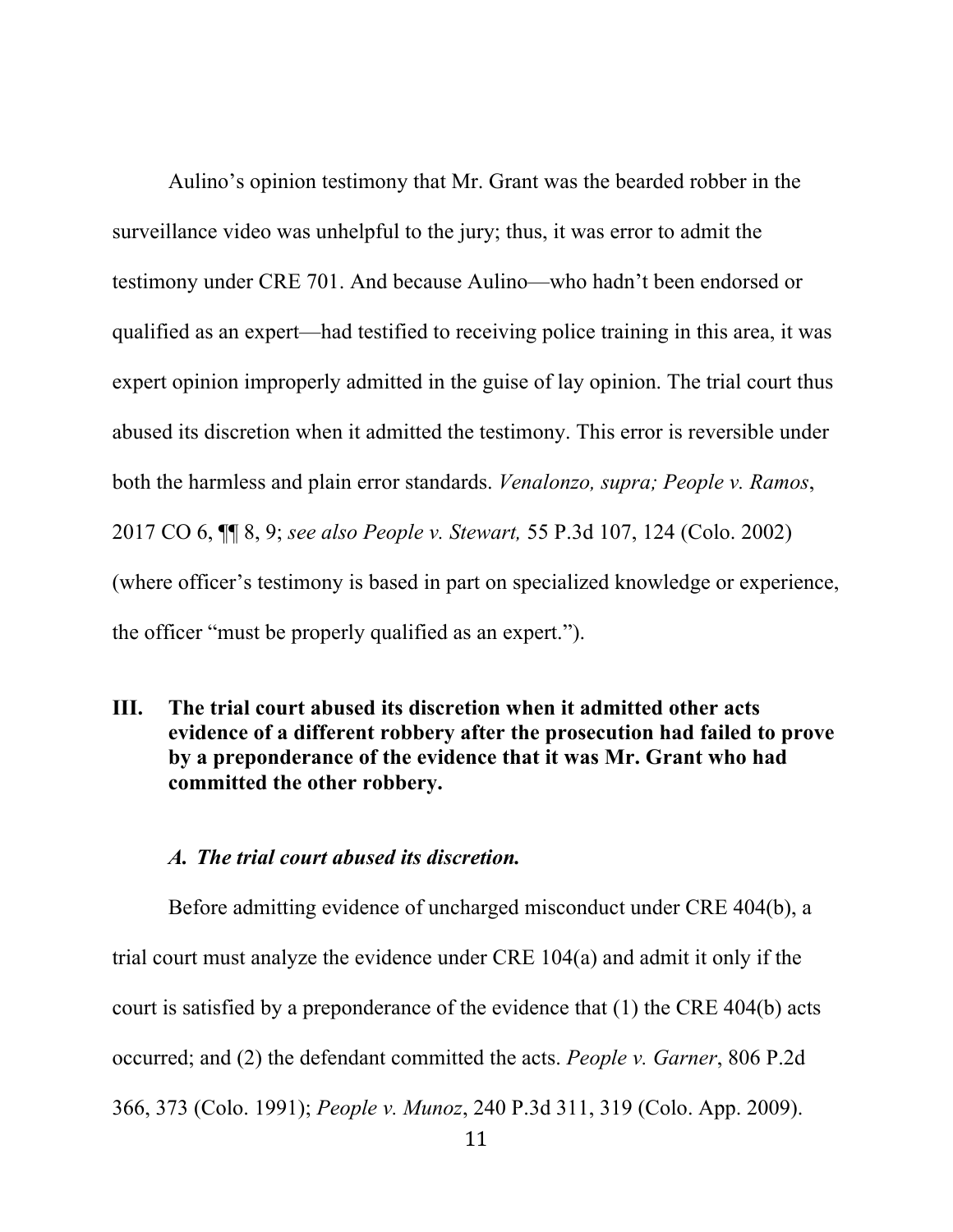At trial, over defense objection, the prosecution introduced 404(b) evidence of another robbery ("Williams robbery").1 The State argues that "substantial evidence showed that Defendant was the bearded man in the surveillance video;" and that 'Williams was certain that the bearded man [in the surveillance video] was the intruder who attempted to rob him." AB, p 38. But, there was no *pretrial* identification as to the 404(b) case; Williams couldn't identify Grant from a photo lineup containing Grant's picture. CF, p 53; TR 4/13/18, p 64:7-20. Thus, in order to find by a preponderance of the evidence that Grant committed the Williams robbery, the trial court would have had to **assume** that Grant was the bearded suspect in the surveillance video. But the government's stated purpose for admitting that evidence was to **prove** that Grant was the bearded suspect in the surveillance video, which was the central issue in dispute in the trial.

The State cites *State v. Brown*, 125 Ariz. 160, 608 P.2d 299 (1980), in support of the proposition that "similarities between the crimes were sufficient to raise an inference that the same person" committed both crimes. But, *Brown* is distinguishable: unlike in Mr. Grant's case, in *Brown* there was an eyewitness identification of the defendant as the perpetrator of the 404(b) robbery. *Id*.

<sup>&</sup>lt;sup>1</sup> A jury acquitted Mr. Grant in the "Williams robbery" case, El Paso County District Court Case No. 17CR6081, on August 12, 2019.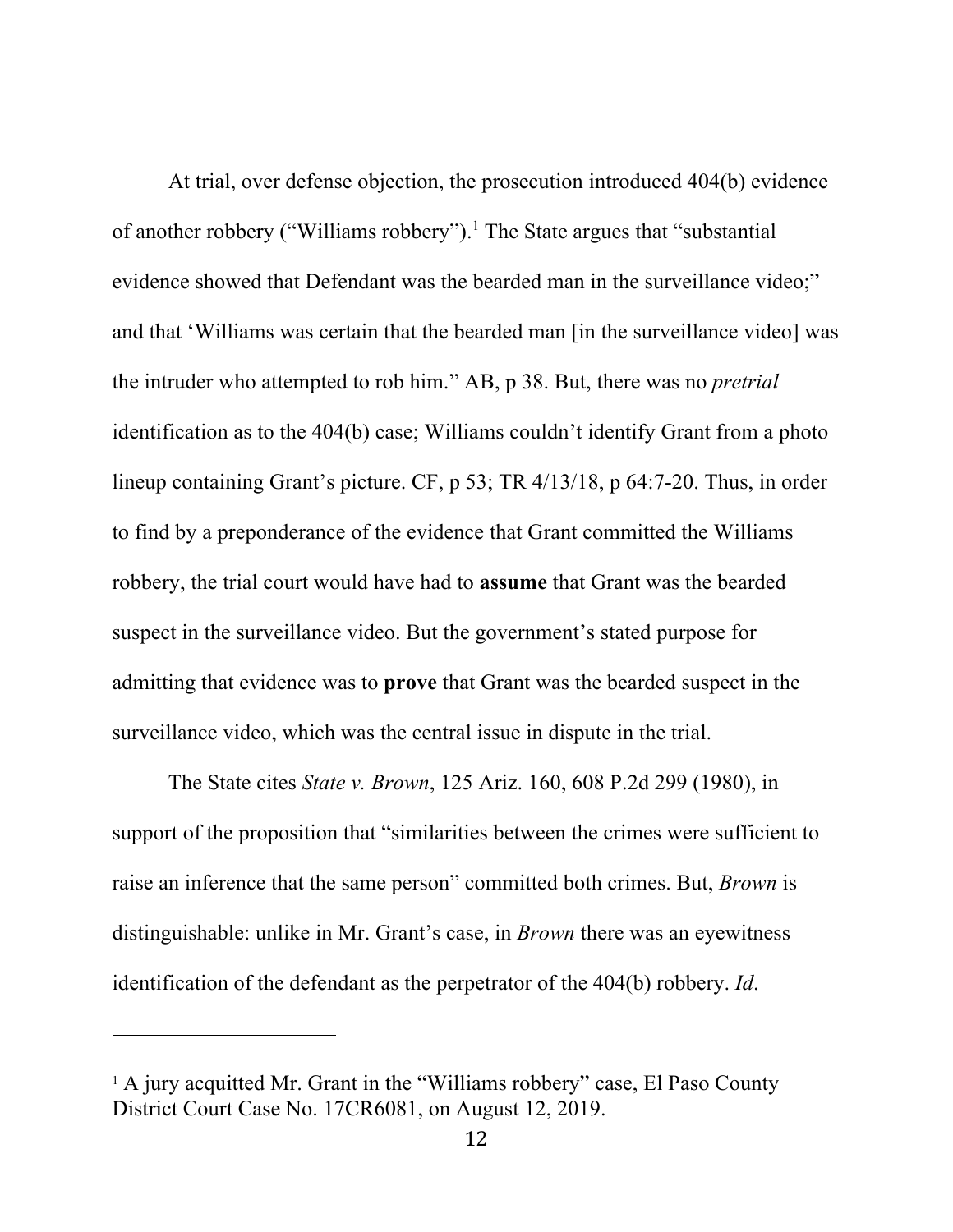#### *B. The error wasn't harmless.*

The State argues that any error in admission of the 404(b) evidence was harmless, contending that the evidence was only a "small part" of the trial and that the prosecutor made only "brief and passing" references to it. AB, p 42. But the prosecution relied extensively on the 404(b) evidence. In initial closing, the prosecutor twice referred to the Williams robbery. TR 6/11/18, pp 188-89; 195:21- 24. And in rebuttal closing, the prosecutor again referred twice to the Williams robbery. TR 6/11/18, p 214:22-215:3; p 219:21-25; p 220:6-12. In this close case, where the central issue was the identity of the suspect in the surveillance video, there is a reasonable probability that the erroneous admission of the 404(b) evidence "contributed to" Mr. Grant's conviction. This Court should thus reverse. *Yusem v. People*, 210 P.3d 458, 469 (Colo. 2009) (defendant entitled to reversal when there is a reasonable probability that the error contributed to his conviction)*; People v. Zapata,* 2016 COA 75M, ¶ 38 (same).

## **IV. Cumulative error requires reversal**

The Due Process clauses of the United States and Colorado Constitutions guarantee the accused the right to a fair trial. *Morrison v. People*, 19 P.3d 668, 672 (Colo. 2000); U.S. Const. amends V, XIV; Colo. Const. art. II, §25. The right to a fair trial includes the right to an impartial jury that is "free from the influence or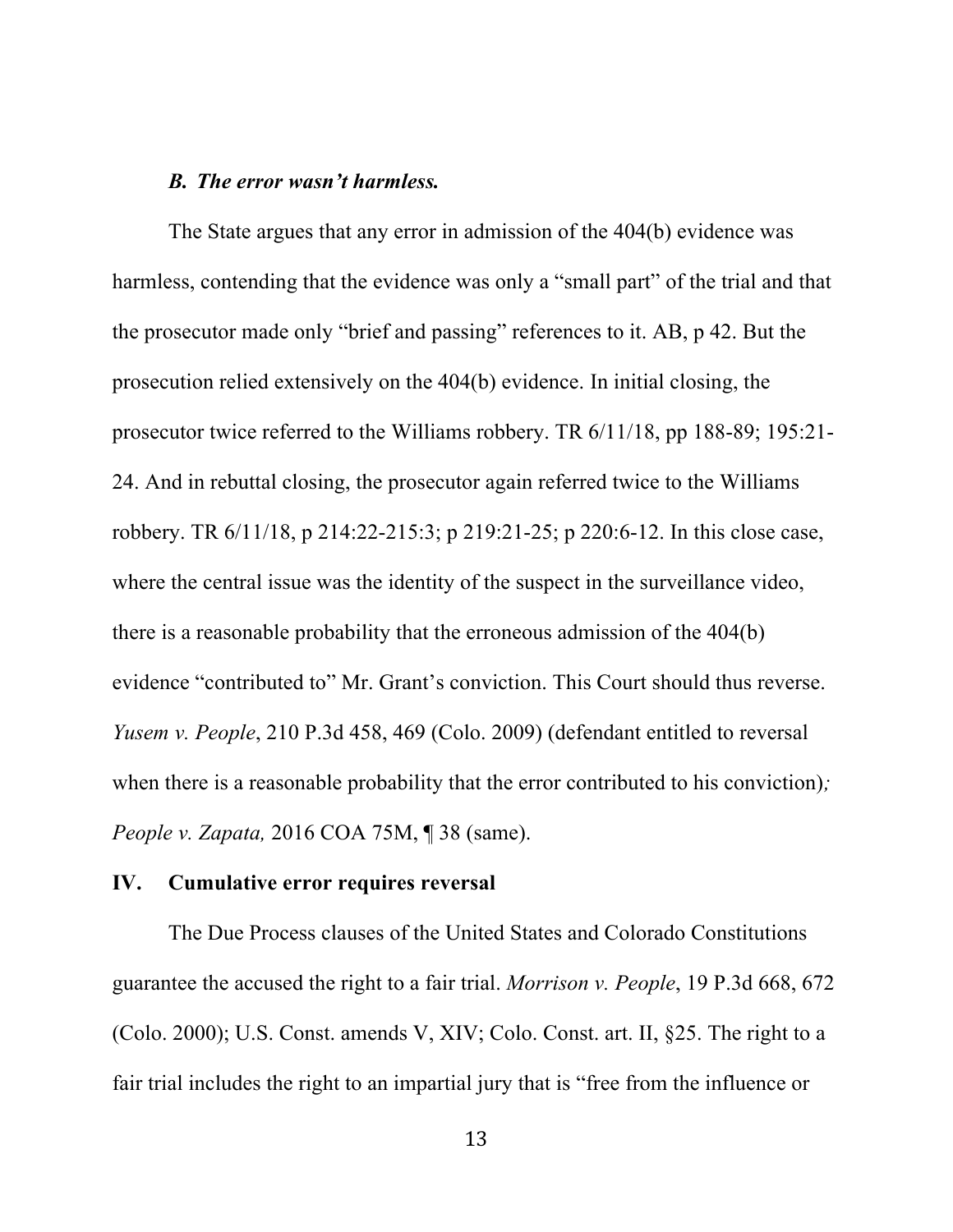poison of evidence which should never have been admitted…." *Oaks v. People*, 150 Colo. 64, 371 P.2d 443, 445-47 (1962); *see also* U.S. Const. amend. VI, Colo. Const. art. II, §§ 16, 23.

"When reviewing for cumulative error, a court asks whether the identified errors, in combination, deprived the defendant of her constitutional right to a fair trial." *People v. Vialpondo*, 2020 COA 42, ¶ 26. The standard "governs, regardless of whether any error was preserved or unpreserved." *Howard-Walker v. People*, 2019 CO 69, ¶ 26. "The question is not whether the errors were 'brief' or 'fleeting' but whether, viewed in the aggregate, the errors deprived the defendant of a fair trial." *Id*., ¶ 40. Thus, under this standard,

> [R]eversal is warranted when numerous errors in the aggregate show the absence of a fair trial, even if individually the errors were harmless or did not affect the defendant's substantial rights.

*Id*., ¶ 26.

Here, two of the errors—admission of the Williams robbery 404(b) evidence, and admission of the detective's opinion testimony that Grant was the bearded robber in the Full Throttle video—went directly to the central issue in dispute at trial. The late-disclosed inculpatory statement to the Philadelphia police, after the defense had relied throughout pretrial preparation and the first six days of trial on the absence of any statements to the police, compounded the already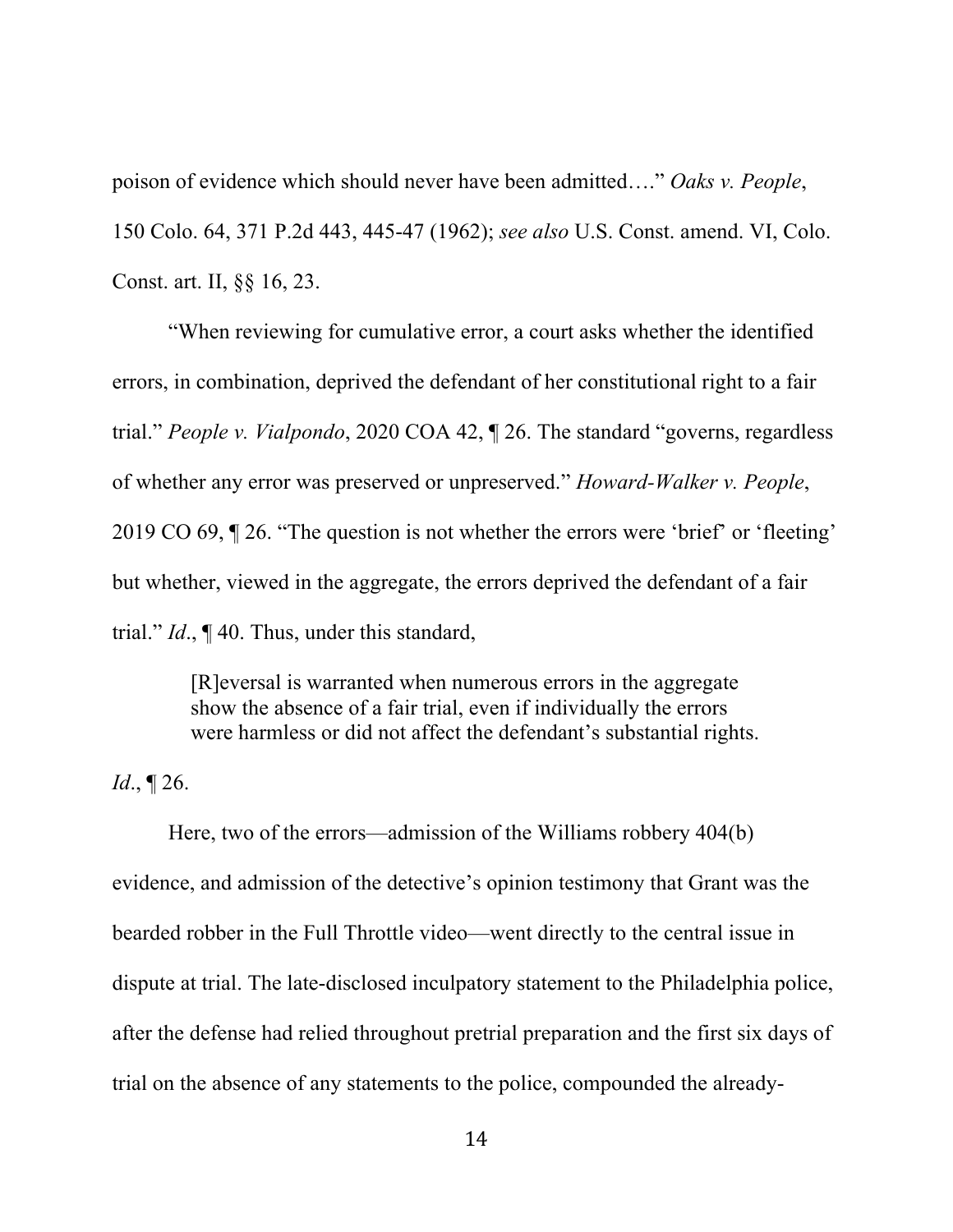devastating effect of the other errors. In the aggregate, these errors deprived Mr. Grant of his constitutional right to a fair trial. This Court should reverse. U.S. Const., amend. V, VI, XIV; Colo. Const. art. II, §§ 16, 23, 25; *Howard-Walker, supra*; *Vialpando, supra; Oaks, supra*.

## **Conclusion**

For the reasons and authorities stated above and in the Opening Brief, this Court should reverse Mr. Grant's convictions and remand for a new trial; or provide such other relief as the Court deems appropriate.

Respectfully submitted,

 $\frac{1}{2}$ 

Casey J. Mulligan, Atty. Reg. No. 21987 ADC-appointed Counsel for Mr. Grant